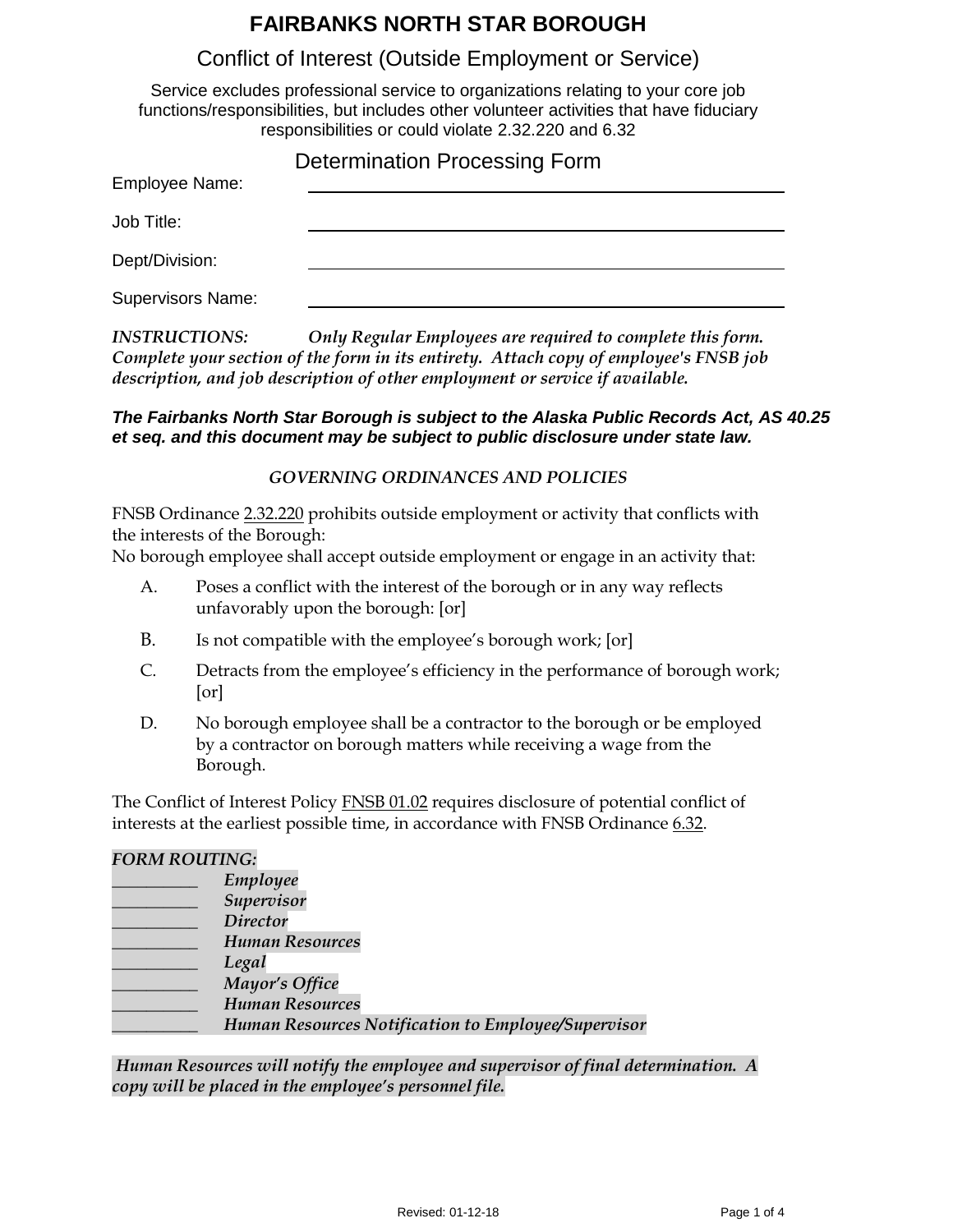**EMPLOYEE SECTION: This section to be completed by the employee. Once completed and signed, forward the document to your supervisor.**

Employee's disclosure of outside employment or services:<br>
<u>Employee's disclosure of outside employment or services:</u>

**Hours worked per week:** 

For Borough:

For Other Employment or services:

#### **Scheduled Days/Times:**

For Borough:

For Other Employment or services:

Additional Information:

I certify that the information provided herein is complete, true and accurate. I understand that any change to my outside service or employment must be reported to my Department Director as soon as reasonably possible after it occurs. (FNSB 6.32.080)

Employee's Signature: \_\_\_\_\_\_\_\_\_\_\_\_\_\_\_\_\_\_\_\_\_\_\_\_\_\_\_\_\_\_\_\_\_\_\_ Date: \_\_\_\_\_\_\_\_\_\_\_\_\_\_\_\_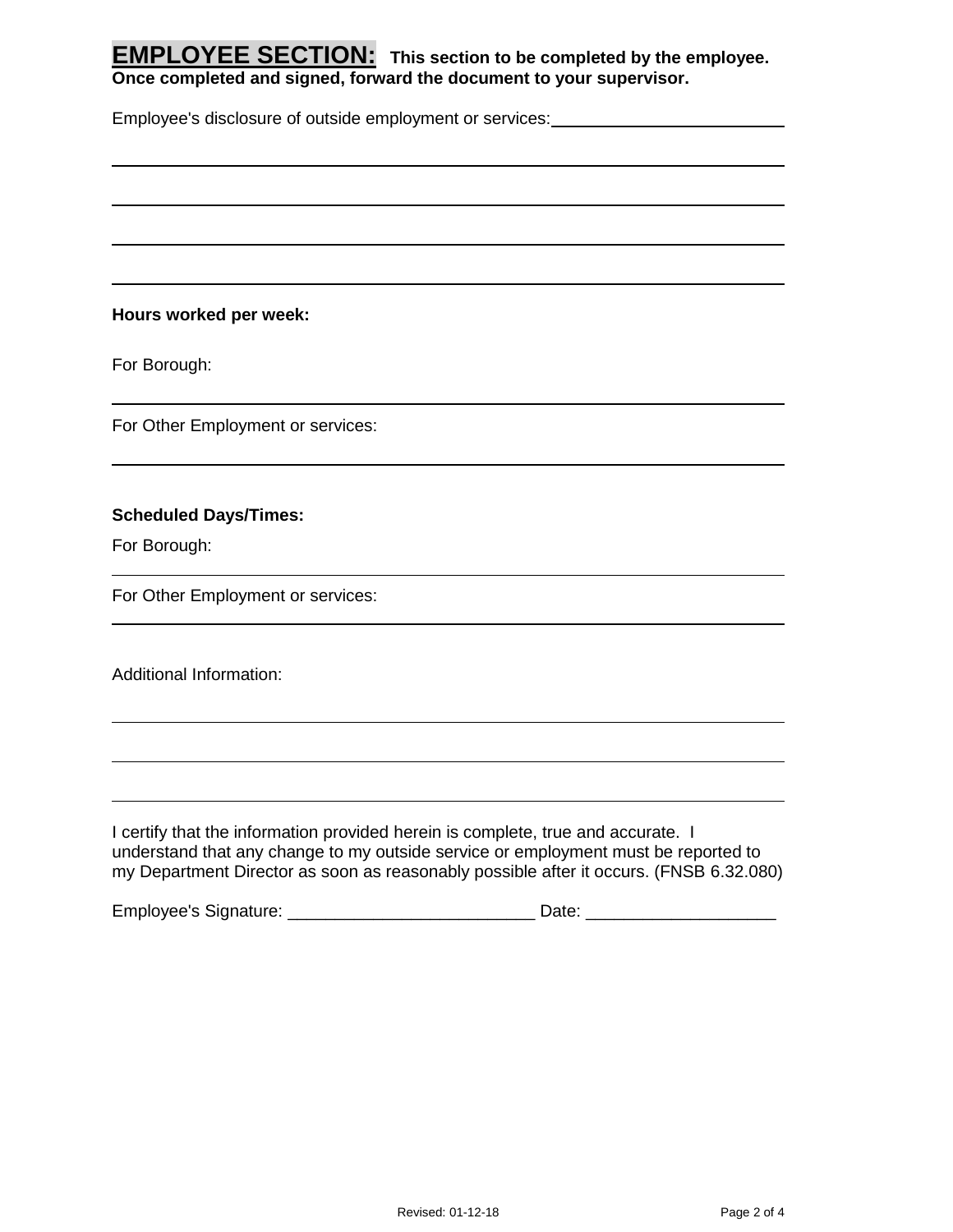## **SUPERVISOR SECTION:**

Do you believe outside employment or service may be incompatible with employee's

Borough duties? Why or why not?

Do you believe that outside employment or service may interfere with the employee's job performance or reflect unfavorably on the Borough? Why or why not:

Do you believe there may be scheduling conflicts with the outside employment or

|  |  | service? If yes, describe: |  |  |
|--|--|----------------------------|--|--|
|--|--|----------------------------|--|--|

| Additional Information/Supervisor's Comments: |  |
|-----------------------------------------------|--|
|                                               |  |

|                                                                                                                | Date: 2000 |
|----------------------------------------------------------------------------------------------------------------|------------|
| Director's Comments: Note and the set of the set of the set of the set of the set of the set of the set of the |            |
|                                                                                                                |            |
|                                                                                                                |            |
|                                                                                                                | Date:      |